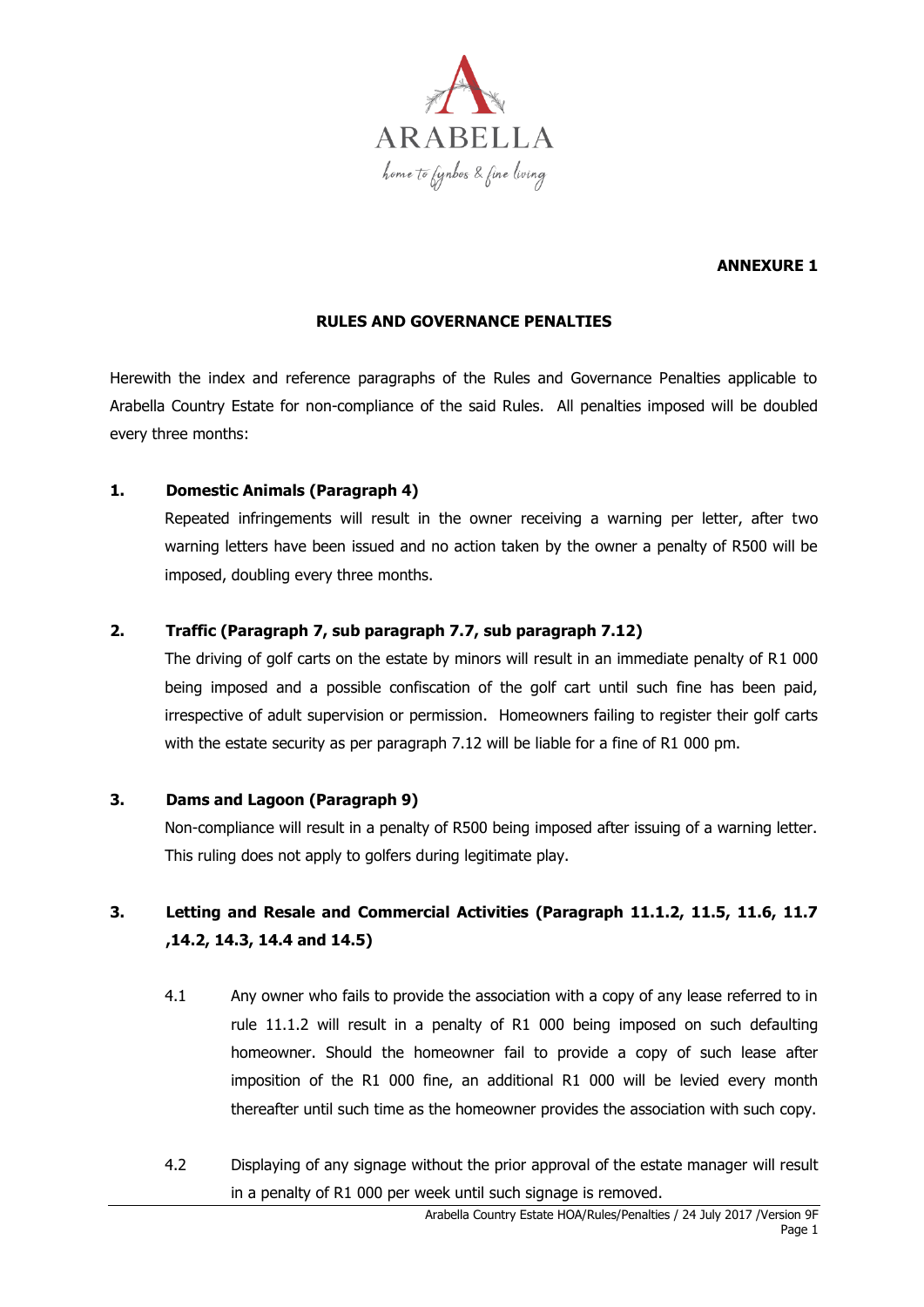

- 4.3 Advertising by an owner in any magazine, journal, newspaper, including any electronic advertising on social networks and the internet by owners in regard to short term letting of their erven will result in a penalty of R10 000. The association will upon learning of such advertising demand from the owner to remove such advertisements from the media within 14 days of the date of demand. In addition to the penalty of R10 000, the owner will be penalised a further R500 per day for every day the advertisements still appear from the expiry of the 14 day period, in the event of the owner failing to adhere to the demand, until such time as the advertisements have been removed.
- 4.4 Advertising by a tenant in any magazine, journal, newspaper, including any electronic advertising on social networks and the internet by a tenant in regard to short term sub-letting of the erven will result in a penalty of R10 000. The association will upon learning of such advertising demand from the tenant to remove such advertisements from the media within 14 days of the date of demand. In addition to the penalty of R10 000, the tenant will be penalised a further R500 per day for every day the advertisements still appear, from the expiry of the 14 day period, in the event of the tenant failing to adhere to the demand, until such time as the advertisements have been removed.
	- 4.5 Any short term letting by an owner of his erven to any third party will result in a penalty of R10 000. The association will upon learning of such short term letting demand from the owner to immediately terminate such short term letting activities and ensure the vacation of the erven by the occupier thereof within 14 days of the date of demand. In addition to the penalty of R10 000, the owner will be penalised a further R1 000 per day for every day that the occupier remains in the property from expiry of the 14 day period, in the event of the owner failing to adhere to the demand, until vacation by the occupier thereof.
	- 4.6 Any short term letting by a tenant of the erven to any third party will result in a penalty of R10 000. The association will upon learning of such short term letting demand from the tenant to immediately terminate such short term letting activities and ensure the vacation of the erven by the occupier thereof within 14 days of the date of demand. In addition to the penalty of R10 000, the tenant will be penalised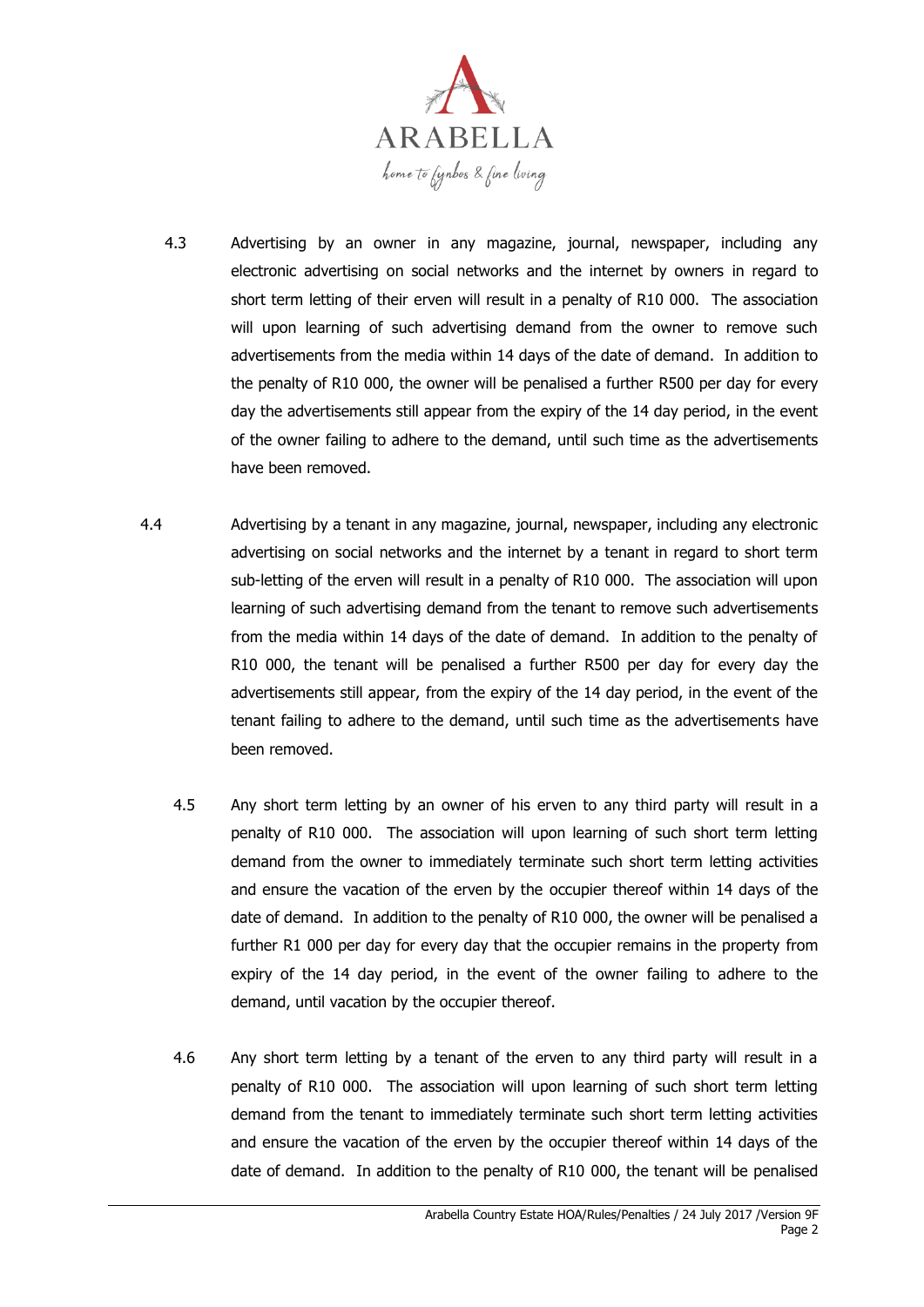

a further R1 000 per day for every day that the occupier remains in the property from expiry of the 14 day period, in the event of the owner failing to adhere to the demand, until vacation by the occupier thereof.

- 4.7 Any third party occupying an erf in terms of a short term letting arrangement, sub lease agreement and/or short term sub-lease agreement in contravention of these rules, will result in a penalty of R1 000 per day being levied against such occupier for every day that the occupier remains in the property commencing on receipt by the occupier of a notice from the association informing the occupier that he is occupying an erven in contravention of the rules, until the date of such occupier vacates the erven.
- 4.8 The operation of a guesthouse in contravention of these rules, will result in a penalty of R10 000. The association will, upon learning of such guesthouse operations demand from the owner and operator of such guesthouse to immediately cease such operations within 14 days of the date of demand. In addition to the penalty of R10 000, the owner and operator of such guesthouse will be penalised a further R1 000 per day for every day that the guesthouse continues to operate, despite such demand, from expiry of the 14 day period until the cessation of the guesthouse operations.
- 4.9 Any resident who sells or canvasses door to door on the Estate will be fined R1 000 for every such contravention of rule 14.1.

# **4. Building Requirements, Construction and Building Periods (Paragraph 15, sub paragraph 15.6, )**

In the case of having external appliances installed after completion of the dwelling where these appliances are visible such as air conditioners, gas bottles, solar energy installations and washing lines etc. the homeowner will be notified in writing to close off or screen such appliances, failing to do so after a second letter will result in a penalty of R1 000 being imposed, doubling every three months.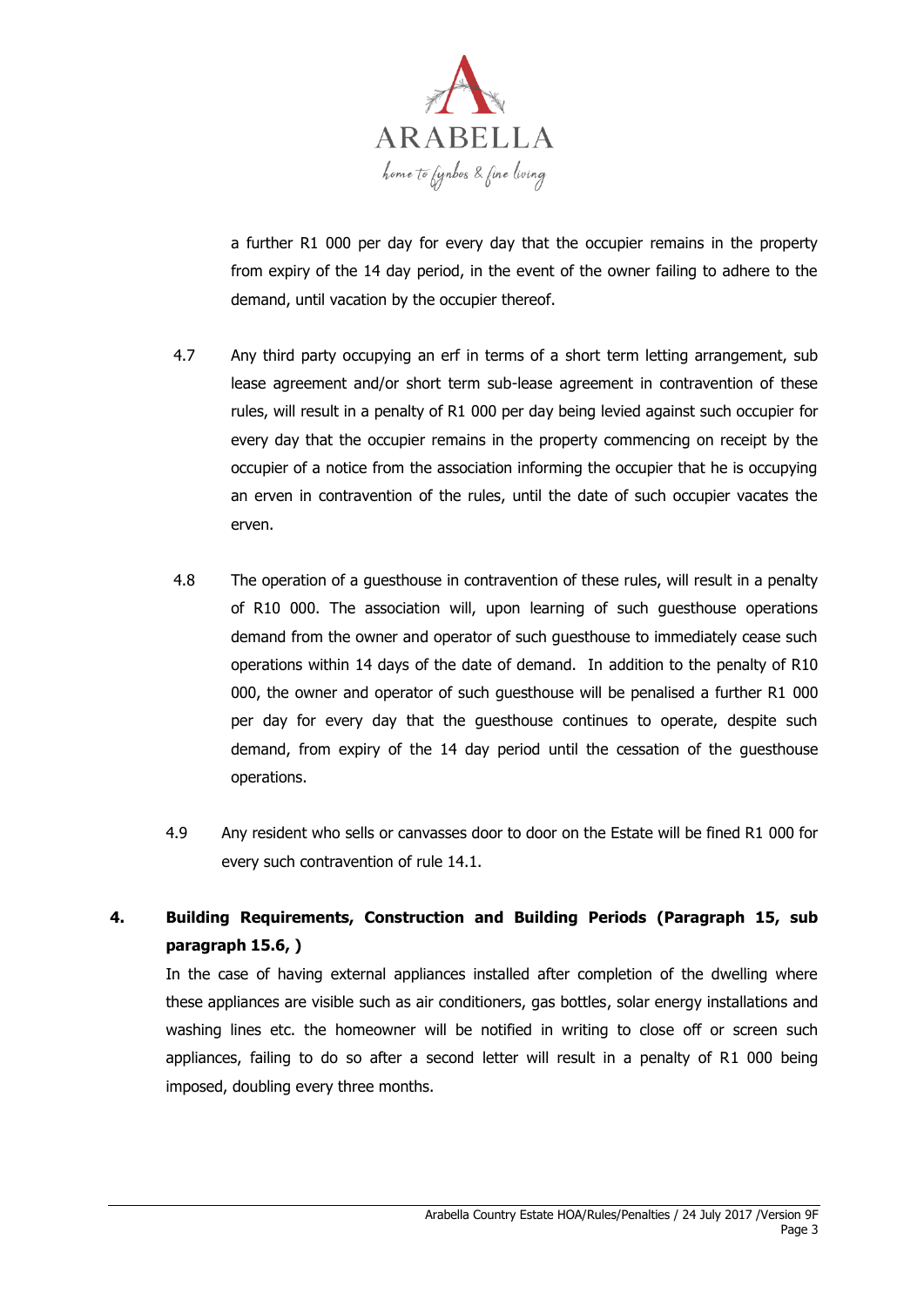

# **5. Building Requirements, Construction and Building Periods (Paragraph 15, sub paragraph 15.8)**

Building contractors and sub contractors must abide by the contractors code of conduct as set out in the building guidelines annex hereto marked appendix 3. Any breach of this code will result in a penalty of R1 000 being imposed after fair warning; these penalties will be subtracted from the building deposit lodged at the estate administration office. Continued breach will result in the offending contractor being refused entry to the estate.

## **6. Building Requirements, Construction and Building Periods (Paragraph 15, sub paragraph 15.10)**

Owners of vacant erven who exceed the 2 year building period will be liable to pay a penalty equal to R12 884 per month, commencing on the first day of the month following the expiration of the 2 year building period, which monthly penalty will be levied for every month thereafter until all construction and building operations on such property have been completed. The monthly building penalty will escalate annually by 10%, effective from 1 January 2018. Should the two year period have lapsed with regards to the previous owner whom the successor in title purchased the property from, the successor in title will be granted a 6 month grace period after registration but will not escape liability for the subsequent monthly building penalties. The penalties will therefore be calculated from the  $7<sup>th</sup>$  month after date of registration. Furthermore, should a period of less than two years have lapsed, on the date of registration of the property in the name of the successor in title, the successor in title will only have the remainder of the original two year period with a minimum of 6 months, to adhere to this penalty clause.

### **7. Landscaping and Pools (Paragraph 17)**

A penalty of R500 will be imposed after two warning letters have been issued. The alternative to this is that the estate management maintain the garden or pool by sending the first warning letter to the homeowner giving him/her 14 days to do the necessary, writing a second letter after 14 days quoting the cost. If the homeowner does not respond a final letter is sent and the estate appointed landscaper does the necessary service and the cost thereof placed on his/her levy account.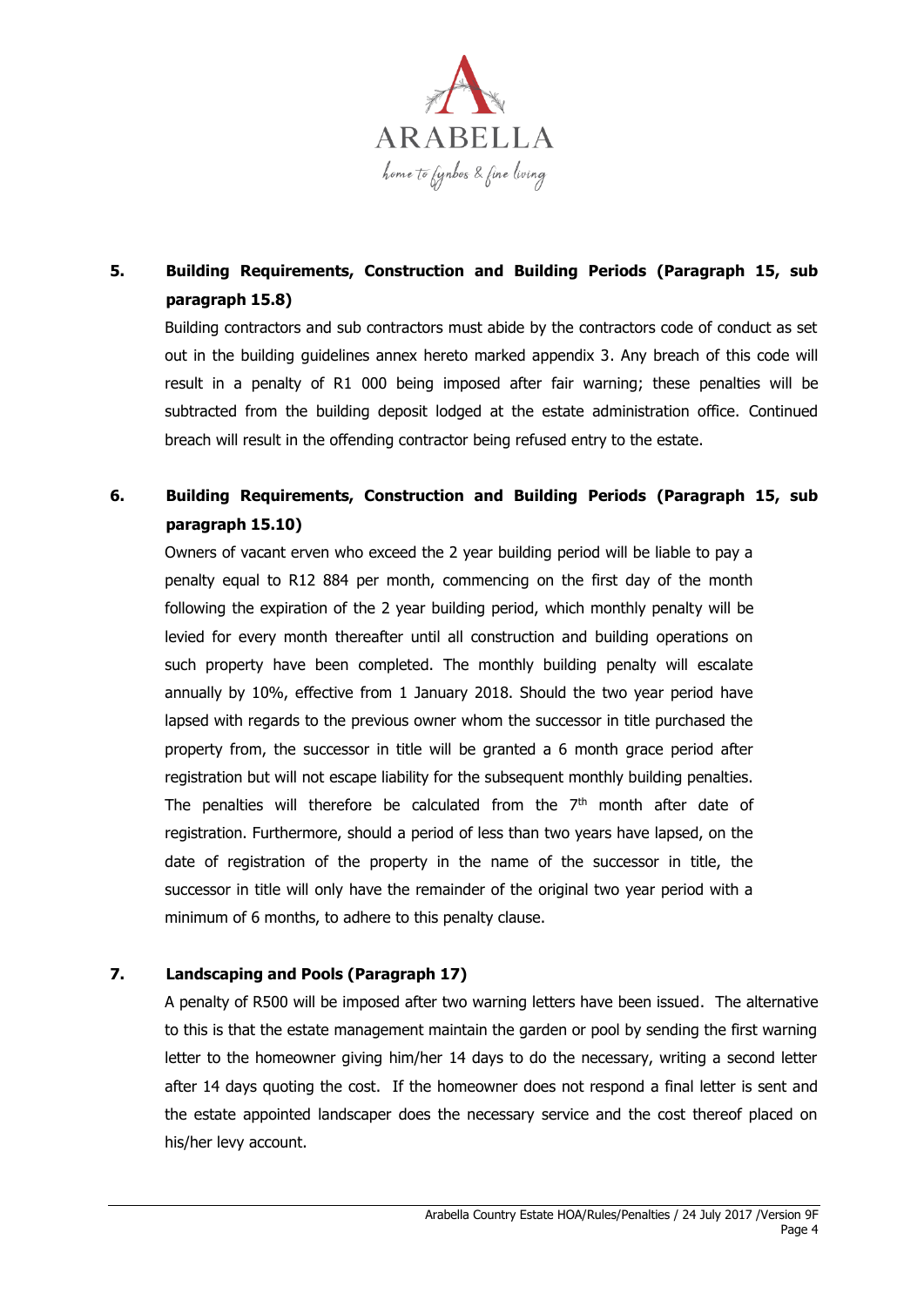

### **8. Landscaping and Pools (Paragraph 17)**

If there is a gazetted notice of water restrictions in the Western Cape, any water management infringements will result in an immediate penalty of R500 being imposed.

### **9. Electricity Supply (Paragraph 18, sub paragraph 18.6)**

Any contravention of the rule will result in an immediate penalty of R1 000 to be subtracted from the building deposit lodged at the estate administration office.

### **10. D.S.T.V (Paragraph 19)**

Failing to remove a non-compliant DSTV satellite dish. A letter is sent to the homeowner warning him/her that the apparatus must be removed within 24, hours failing to comply will result in a monthly penalty of R1 000

#### **11. Damage to Property**

Damaging any property on the estate including the golf course, will attract a fine of up to R30 000, plus the cost of repairing the damage and possible loss of income as a result of the damage

#### **13. General Penalties**

A R500 penalty per incident will be imposed for all other non-compliance of the said Rules not specifically included in the above. This will be applied after one warning letter.